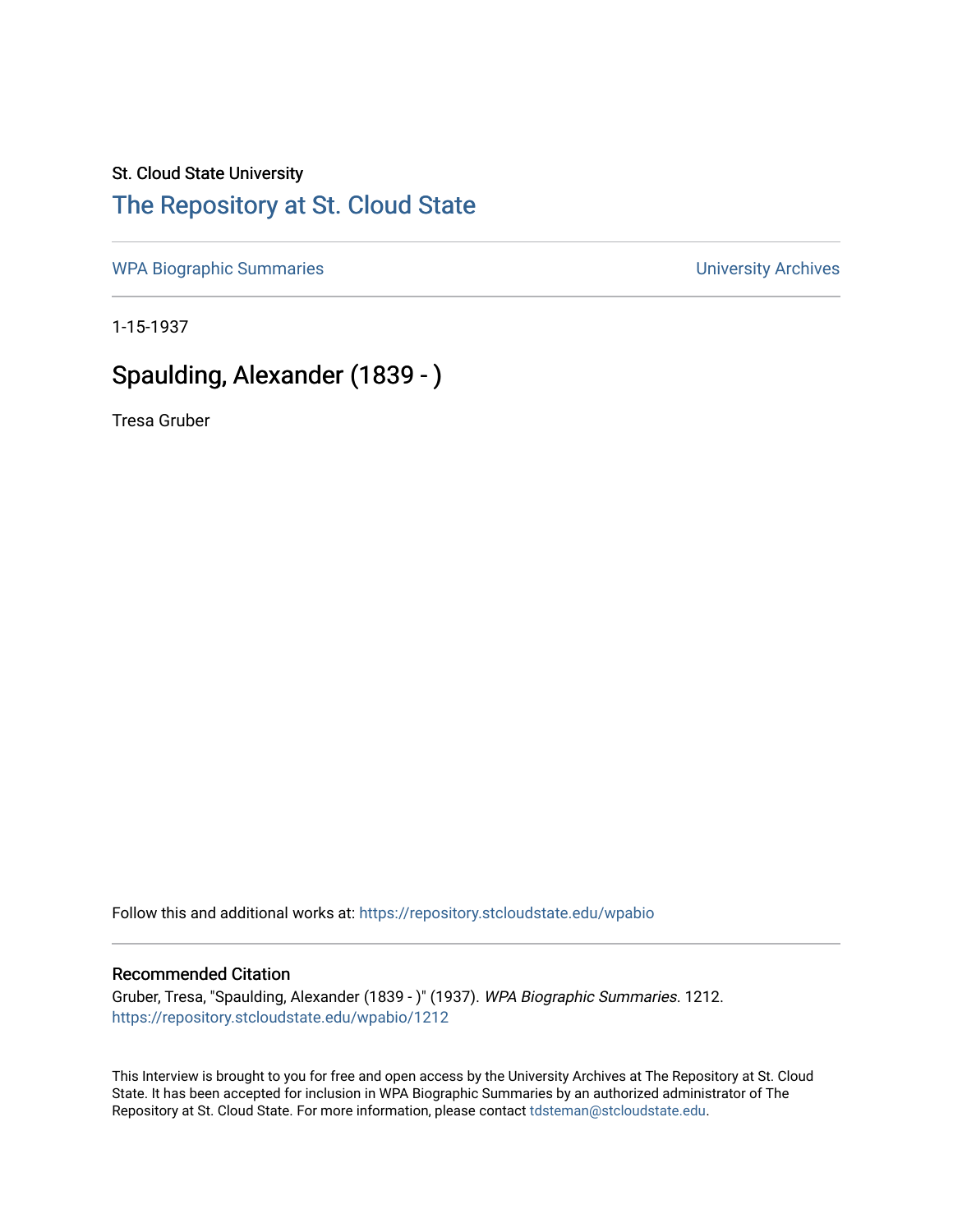### SPAULDING, ALEXANDER File No.  $B-\vert 254\vert$

 $\frac{1}{2} \frac{1}{2} \frac{1}{2} \frac{1}{2} \frac{1}{2} \frac{1}{2} \frac{1}{2} \frac{1}{2} \frac{1}{2} \frac{1}{2} \frac{1}{2} \frac{1}{2} \frac{1}{2} \frac{1}{2} \frac{1}{2} \frac{1}{2} \frac{1}{2} \frac{1}{2} \frac{1}{2} \frac{1}{2} \frac{1}{2} \frac{1}{2} \frac{1}{2} \frac{1}{2} \frac{1}{2} \frac{1}{2} \frac{1}{2} \frac{1}{2} \frac{1}{2} \frac{1}{2} \frac{1}{2} \frac{$ 

 $\overline{\phantom{a}}$ 

Alexander Spaulding was born in Aroostic county, Maine, in 1839, and came to Maine Prairie in 1857, accompanied by his wife and daughter, Cordelia. He served the town as assessor for nine years. He was the first Postmaster, after the name had been changed, in 1861, to Maine Prairie, and held that office until 1865. He was orderly sergeant of the home guards in 1861. He was one of the enumerators that took the census of the town in the years 1870 and 1875. In connection with operating his farm he has been engaged in carpentering and house building.

> Copied from: History of Maine Prairie Page 32 Date Copied: January 15, 1937 Copied by: Tresa Gruber